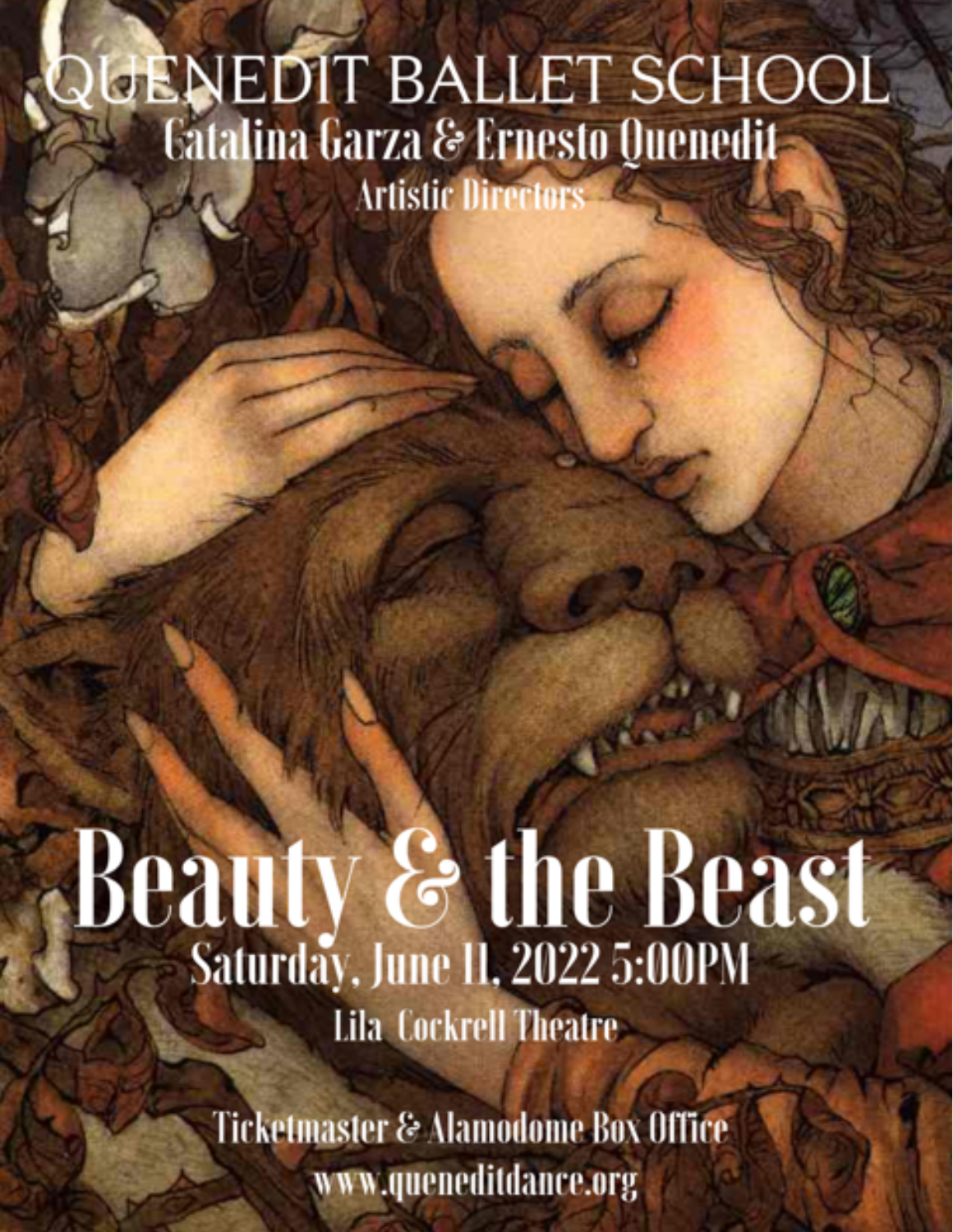# *ARTISTIC DIRECTORS*

Catalina Garza & Ernesto Quenedit

# *DIRECTORS' ASSISTANT*

Sharon Zurcher

# *FACULTY*

Lindsey Ault, Edisel Cruz, Giselle Fox, Abby Hudgins, Carolina Jimenez, Gabrielle Stamm Llambiri, Savannah Michalek

> *GUEST NARRATOR*  Katja Zurcher

# *PERFORMANCE VIDEO INFORMATION*

*This year's performance video will be offered by Artistic Pixels, Adrian Marrero Pestana, Videographer. USBs will be available at the QBS studio for \$45/USB.*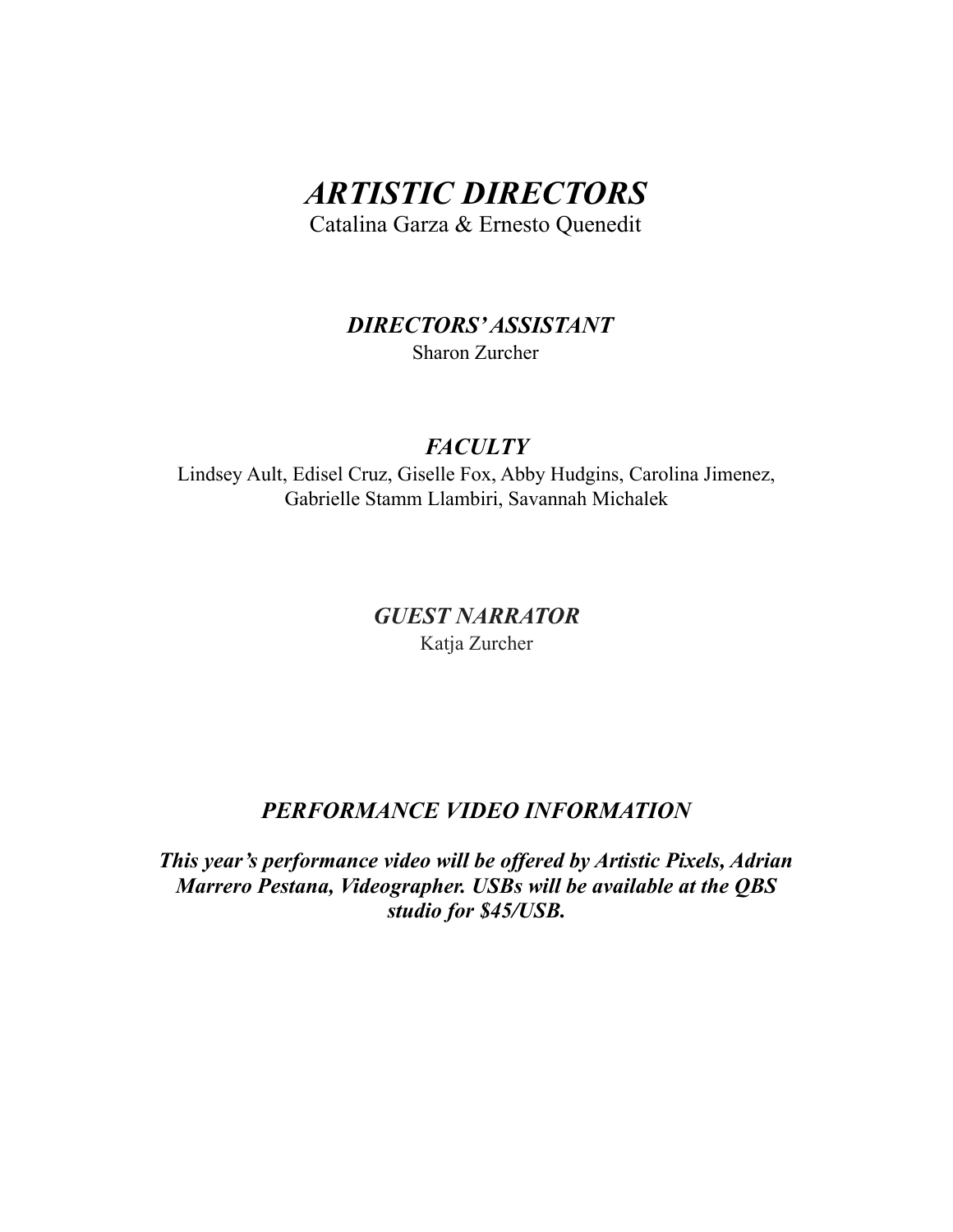#### *NOTE FROM THE DIRECTORS*

Dear Friends and Families,

Welcome and thank you for joining us for our twelfth annual year-end performance. Our students have been working very hard to make this night fun and memorable for you.

We would like to recognize our high school seniors, Sofia Cruz, Cecilia Domingo and Rachel Wilde.

- Sofia will be attending St. Edward's University and will be studying human biology and anatomy in hopes of pursuing a career in physical therapy.
- Cecilia will be attending Texas State University majoring in Psychology with a minor in Dance.
- Rachel will be attending Texas A&M University majoring in Kinesiology and Dance Science. After college she hopes to continue dancing and work as a physical therapist in the ballet world.

These young ladies will be greatly missed by everyone at QBS, and we wish them all the best in their future endeavors!

To all dancers, we want to say how much we have enjoyed having each and every one of you in class. Whether you aspire to dance professionally or just for the love of dance, remember to work to your fullest potential and you will always reap the benefits.

To all our instructors, thank you for a great year. We are very fortunate at QBS to have such dedicated, caring teachers who are always willing to help their students excel at dance and strive to be the best they can be. We are very proud of their work, and tonight you will be able witness first hand just how talented they all are.

To the parents who spent hours making props and sewing embellishments on costumes, and who have volunteered their time for today's performance, thank you!!

A special thank you goes to Katja Zurcher who volunteered her time to step in as Mrs. Potts to narrate our version of Beauty and Beast.

And finally to our loving son, Ernesto, you have become a fine young man and are our motivation to keep going. We love you very much!

Tonight's show will be presented in two Acts. But we'll let Mrs. Potts tell you the story . . .

With gratitude and sincere thanks,

*Catalina and Ernesto*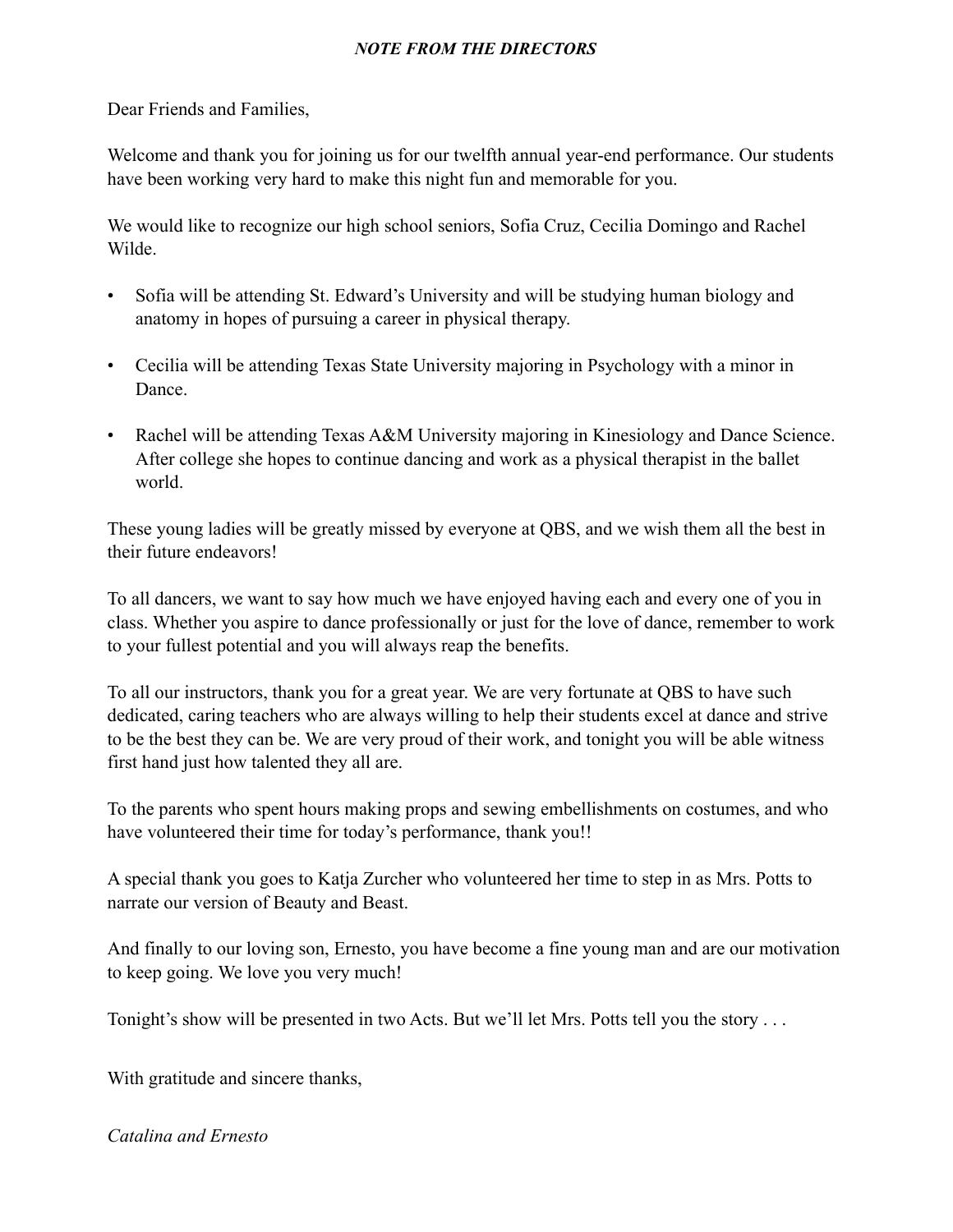# *Act I The Beauty and the Beast*

(\*denotes choreographer)

# **Scene I - The Town**

# **Peasants - Ballet 5/6 (\*Catalina Garza & Ernesto Quenedit)**

Abcde Bannister, Azriel Bannister, Gabrielle Calderon, Cecilia Domingo, Sofia Gomez, Ana Hernandez, Horus Hudgins, Olivia Lopez, Lainey Mayes, Tatiana Moreno, Leinell Ombaba, Lily Porier, Rachel Wilde

# **Lambs - Creative Movement/Tues. 4:00 & 5:00 (\*Carolina Jimenez)**

Amaia Arizpe, Katya Boyd, Ava Doggett-Cagle, Marla Coronado, Mika Coronado, Genevieve Gilker, Lyla Hatch, Elena Hernandez, Miranda Lago, Hailey Mata, Emily Rodd, Miranda Smeke, Sophia Villamil, Emma Zambrano \*\*Helper: Tabitha Walker

# **Shepherdesses - Ballet 1A (\*Catalina Garza)**

Marely Aguirre, Cordelia Alanis, Audrey Campbell, Camila Davis, Emilia Dike, Liliana Jensen, Arin Kim, Noelle Lee, Maria Andrea Lomelin, Regina Martinez, Madeleine Melkie, Miranda Rosas, Eva Serna

# **Scene II - The Forest**

# **Darkness of the Night Jazz 4, Homeschool Jazz 5/6 (\*Savannah Michalek) Jazz 5/6 (\*Gabrielle Stamm Llambiri)**

**Jazz 4:** Irem Aktunc, Mailen Alvarez, Kandra Barolia, Samantha Connell, Liliana Fenechi, Valentina Flores, Natalie Hassanieh, Ashley Lizama, Bella Owens, Katharina Presper, Elise Ravel, Petra Santillano, Brooke Steelman, Chloe Stewart

**H. S. Jazz 5/6**: Abcde Bannister, Azriel Bannister, Horus Hudgins

**Jazz 5/6**: Emily Fowler, Sofia Gomez, Ana Hernandez, Olivia Lopez, Tatiana Moreno, Leinell Ombaba, Lily Porier, Rachel Wilde

# **The Storm Snow - Pre Hip Hop (\*Carolina Jimenez)**

Sofia Pizana, Chloe Velasco

# **Rain & Wind - Hip Hop 1 (\*Carolina Jimenez)**

Adina Criswell, Mia Hamilton, Charlotte Mayfield, Lily Ana Robinson, Danica Sapien

# **Thunder & Lightning - Hip Hop 2**

Cordelia Alanis, Kaitlyn Barrett, Ayla Juarez, Isabella Marenco, Marlen Marenco, Shayna Nevelow-Moore, Eva Serna, Mia Serna

# **Wolves - Advanced Hip Hop (\*Lindsey Ault)**

Samantha Connell, Liliana Fenechi, Maria Hernandez, Horus Hudgins, Ashley Lizama, Oliva Lopez, Leinell Ombaba, Bella Owens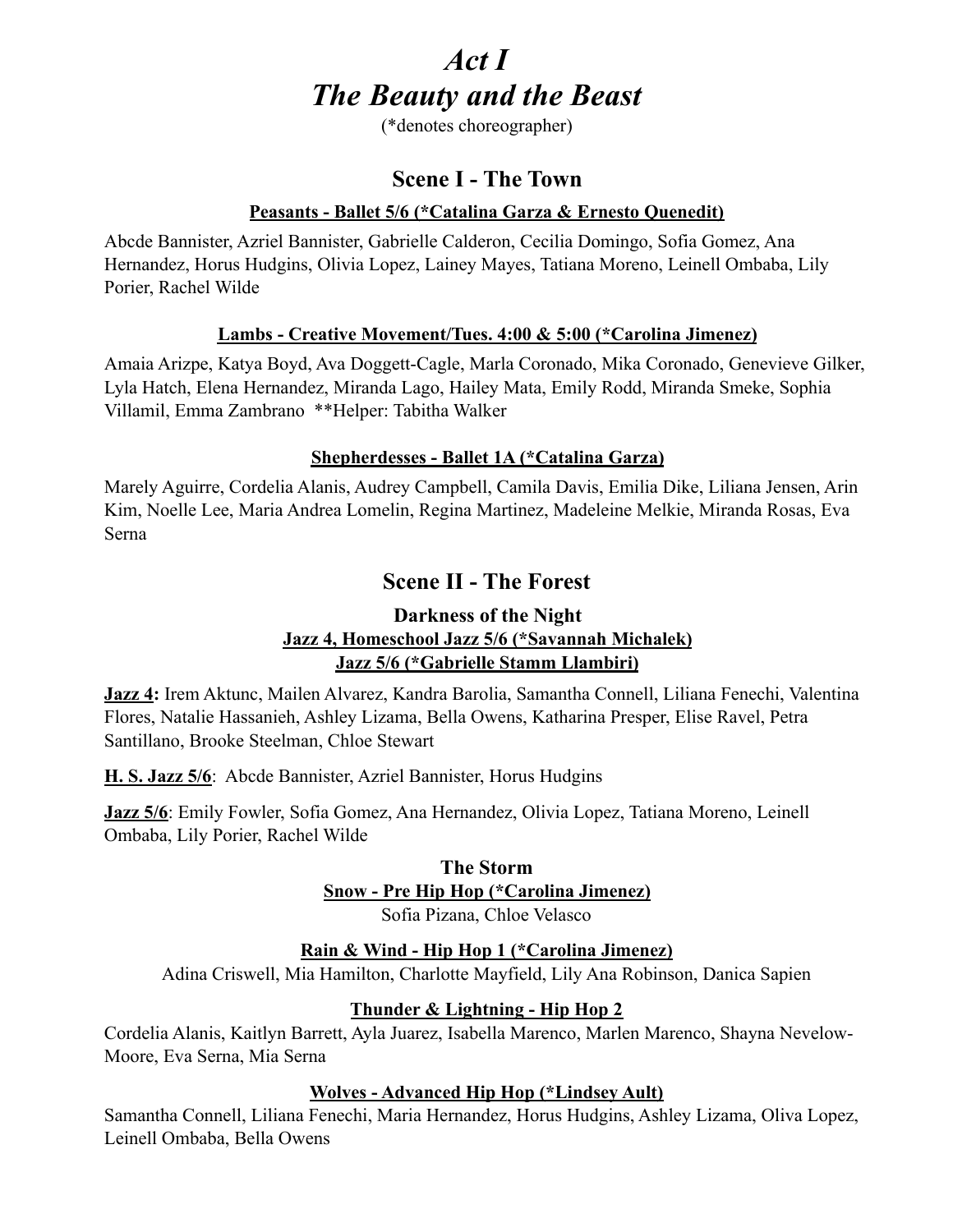# *Act I The Beauty and the Beast*

(\*denotes choreographer)

# **Scene III - The Garden**

# **Flowers - Ballet 5/6 (\*Ernesto Quenedit)**

Abcde Bannister, Azriel Bannister, Gabrielle Calderon, Cecilia Domingo, Sofia Gomez, Ana Hernandez, Horus Hudgins, Olivia Lopez, Lainey Mayes, Tatiana Moreno, Leinell Ombaba, Lily Porier, Rachel Wilde

# **Flowers - Ballet 4 (\*Giselle Fox)**

Irem Aktunc, Mailen Alvarez, Kandra Barolia, Samantha Connell, Liliana Fenechi, Penny Gibbs, Faith Ruth Marquez, Brooke Peterson, Petra Santillano, Brooke Steelman, Chloe Stewart

# **Miniature Flowers - Pre-Ballet Mon/Wed 4:00 & Saturday 9:00 (\*Carolina Jimenez & Savannah Michalek)**

Olivia Barrera, Maudie Calderon, Eliza Clark, Savannah Clark, Bella Gonzalez, Lillian Hamilton, Sofia LaFuente, Carla Oliver, Zoey Morris

# **Roses - Ballet 1 (\*Savannah Michalek)**

Ayoon Kim, Lyla Lynch, Valeria Martinez, Hattie Millan, Kasiallah Moon, Samantha Tran, Natalia Vizcarra, Aiza Yuriar

# **Bunnies - Creative Movement Tues/Thurs 10:00 & Saturday 9:00 (\*Carolina Jimenez & Savannah Michalek)**

Ava Barkataki, Katya Boyd, Avory Dominguez, Shodlyn Grubbs, Hanna Hernandez, Analita Hueg, Mia Hui, Grace Kearby, Anne Keller, Sofia Longoria, Milah Proft, Giselle Serrano, Regina Solis-Delos Rios, Raelynn Waltrip

# *INTERMISSION*